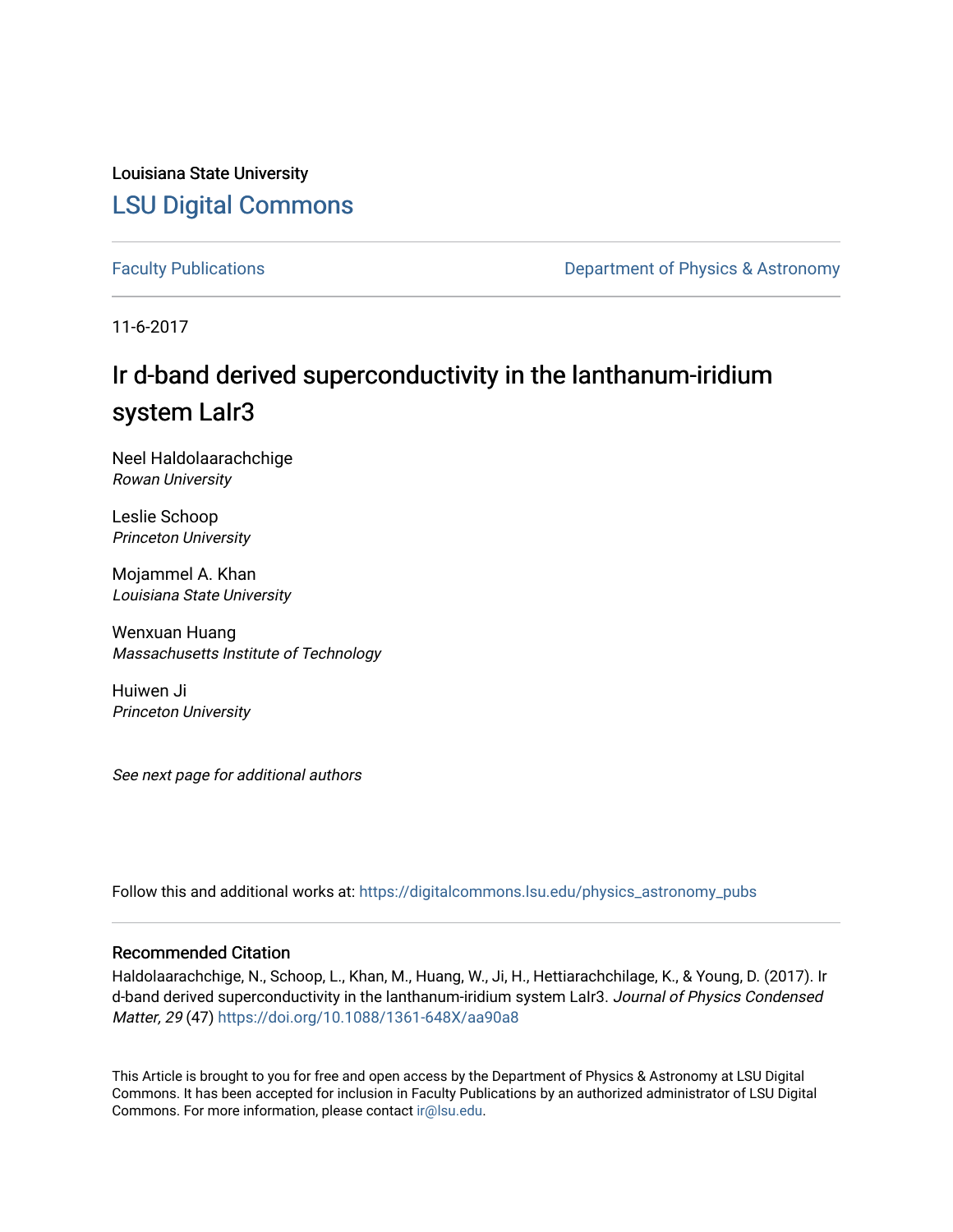## Authors

Neel Haldolaarachchige, Leslie Schoop, Mojammel A. Khan, Wenxuan Huang, Huiwen Ji, Kalani Hettiarachchilage, and David P. Young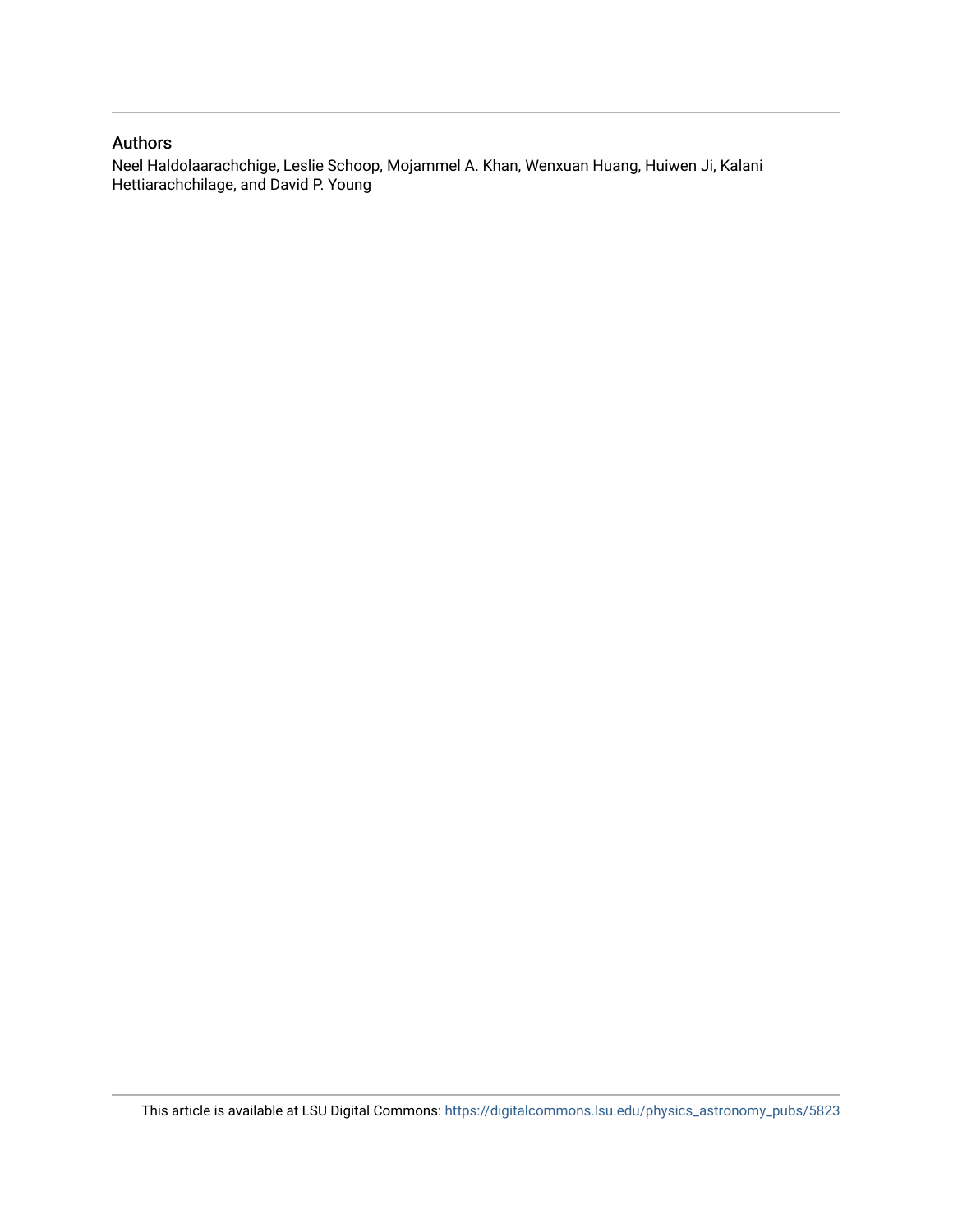### Ir d-band Derived Superconductivity in the Lanthanum-Iridium System LaIr<sub>3</sub>

Neel Haldolaarachchige, <sup>1, 2</sup> Leslie Schoop, <sup>3</sup> Mojammel A. Khan, <sup>4</sup>

Wenxuan Huang,<sup>5</sup> Huiwen Ji,<sup>3</sup> Kalani Hettiarachchilage,<sup>2,6</sup> and David P. Young<sup>4</sup>

 $1$ Department of Physics and Astronomy, Rowan University, Glassboro, NJ08028, USA

 $2$ Department of Physics and Engineering, College of Staten Island,

The City University of New York, NY10314, USA

<sup>3</sup>Department of Chemistry, Princeton University, Princeton, NJ08540, USA

<sup>4</sup>Department of Physics and Astronomy, Louisiana State University, Baton Rouge, LA70803, USA

<sup>5</sup>Department of Mat. Sci. and Eng., Massachusetts Institute of Technology, Cambridge, MA 02142, USA

 $6$ Department of Physics, The College of New Jersey, Ewing, NJ08618, USA

The electronic properties of the heavy metal superconductor  $\text{LaIr}_3$  are reported. The estimated superconducting parameters obtained from physical properties measurements indicate that  $\text{LaIr}_3$  is a BCS-type superconductor. Electronic band structure calculations show that Ir d-states dominate the Fermi level. A comparison of electronic band structures of LaIr<sub>3</sub> and LaRh<sub>3</sub> shows that the Ir-compound has a strong spin-orbit-coupling effect, which creates a complex Fermi surface.

#### I. INTRODUCTION

The combination of rare earth and main group transition metal elements can produce compounds with complex, technologically important, and scientifically interesting physical properties. Compounds with 5d transition metals show electron correlations and spin-orbit interactions that create interesting electronic properties, such as superconductivity. [\[1](#page-6-0)] Only a few Ir compounds are known to display superconductivity and most of their electronic properties are due to the rare earth elements rather than Ir. [\[2](#page-7-0)[–5\]](#page-7-1) There are, however, a few examples, such as  $CaIr_2$ , IrGe and  $Mg_{10}Ir_{19}B_{16}$ , where the superconductivity is derived from Ir-d states at the Fermi surface. [\[6](#page-7-2)[–8\]](#page-7-3) Evens so, there is no simple example of a lanthanide-iridium superconductor whose properties are dominated by Ir-d bands at the Fermi level and strong spin-orbit-coupling.

Here we report the synthesis, experimental superconducting parameters of  $LaIr<sub>3</sub>$  and  $LaIr<sub>2.8</sub>$  and the calculated electronic band structure of LaIr<sub>3</sub> and LaRh<sub>3</sub>. The existence of superconductivity in LaIr<sub>3</sub> has been reported earlier, but besides its superconducting transition temperature  $T_c$ , no further characterization is available, ex-cept one report on a doping study. [\[9](#page-7-4), [10\]](#page-7-5) LaIr<sub>3</sub> is unusual among the lanthanide superconductors, because it contains 5d electrons with no magnetic rare earth ions present. The reported  $T_c$  of LaIr<sub>3</sub> is, however, comparable to most Ce 4f based superconductors. [\[12,](#page-7-6) [13](#page-7-7)] Still, the superconducting transition temperature of  $LaIr<sub>3</sub>$  is much lower than those of the alkaline-based Ir superconductors such as CaIr2. [\[8\]](#page-7-3) The isostrucutral compound  $LaRh<sub>3</sub>$  was also reported to be superconducting with a slightly lower than that of  $LaIr<sub>3</sub>$ . [\[14](#page-7-8)]

#### II. EXPERIMENT AND CALCULATION

Polycrystalline samples of LaIr<sup>3</sup> were prepared with ultra pure (5N, 99.999%) elemental La and Ir by arc melting. The arc-melted button was sealed inside a quartz tube under vacuum. The tube was then heated (heating rate is 180  $^{\circ}$ C per hour) to 1000  $^{\circ}$ C and held at that temperature for about 24 hrs. The quartz tubes with the samples inside were then removed from the furnace and quenched in water. Powder X-ray diffraction (PXRD) were performed to check the phase purity and cell parameters of the samples at room temperature on a Bruker D8 FOCUS diffractometer (Cu  $K_{\alpha}$ ). MAUD program was used for detailed Rietveld analysis. [\[15\]](#page-7-9) The X-ray investigation confirmed that the sample was a single phase with a rhombohedral crystal symmetry with the space group 166 (R -3 m). [\[11](#page-7-10)] A small amount of elemental Ir was detected as an impurity, but this dose not effect on the observed physical properties of the sample (Ir metal superconduct at very low temperature 0.14K). [\[16\]](#page-7-11) Energy Dispersive Spectroscopy (EDS) is used for further investigation of the sample purity by using FEI XL30 FEG-SEM system equipped with EVEX EDS, and confirmed the stoichiometry (ratio of La:Ir) of the sample as 1:3.

Standard four-probe method was used to measure electrical resistance with an excitation current of 10 mA; small diameter Pt wires were attached to the sample using a conductive epoxy (Epotek H20E). Quantum Design Physical Property Measurement System (PPMS) was used to collect the data from 300K - 2K and in magnetic fields up to 5 T (Tesla). Time-relaxation method was used to measure specific heat between 2 K and 50 K in the PPMS, using zero field and 5 T applied magnetic field. The magnetic susceptibility was measured in a DC field of 10 Oe; the sample was cooled down to 1.8 K in zero-field, the magnetic field was then applied, and the sample magnetization was measured on heating to 4 K [zero-field-cooled (ZFC)], and then on cooling to 1.8 K [field-cooled (FC)] in the PPMS.

Density functional theory (DFT) based computational method was used to calculate the electronic structure with the WIEN2K code with a full-potential linearized augmented plane-wave and local orbitals [FP-LAPW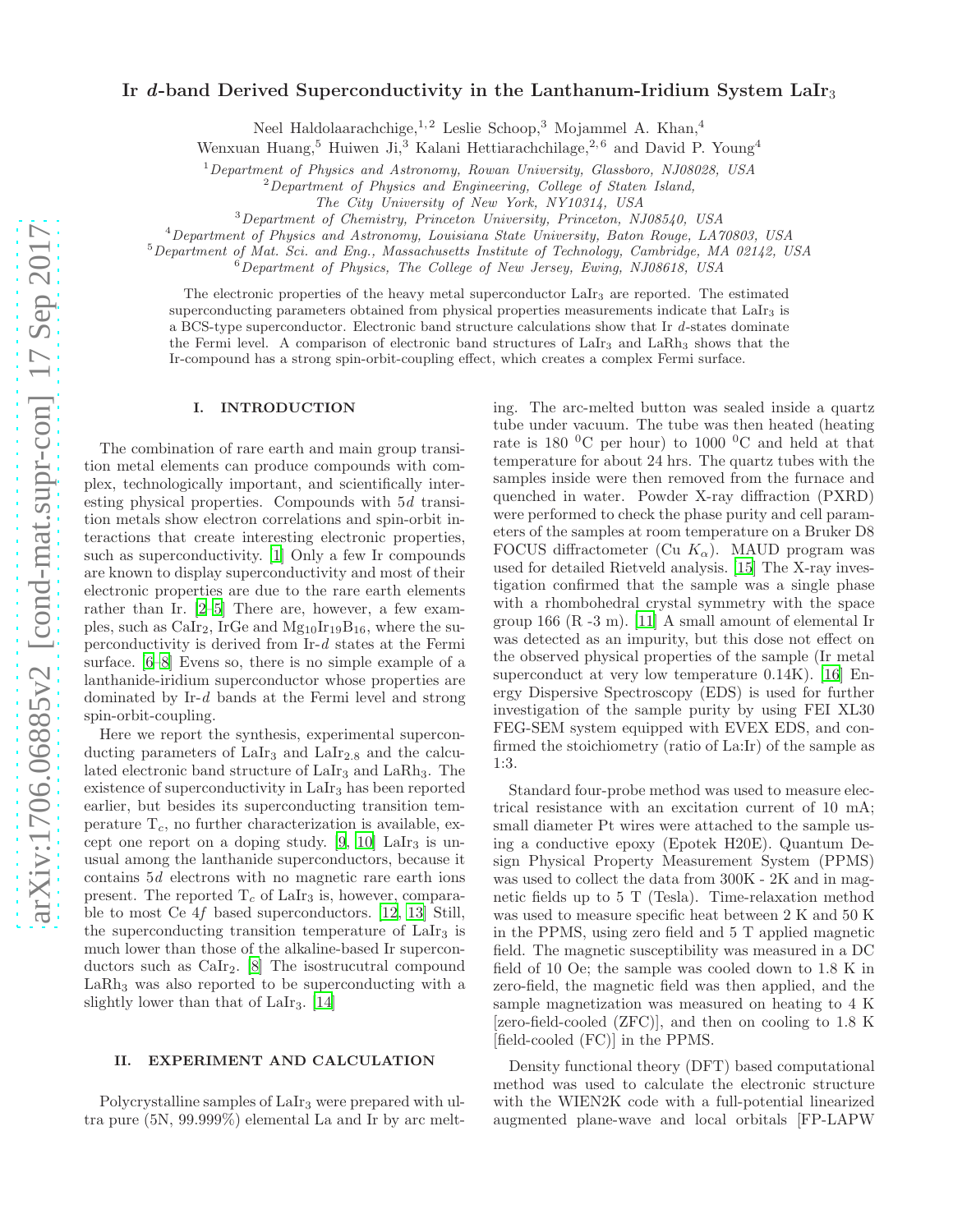

<span id="page-3-0"></span>FIG. 1. (Color online) Analysis of the powder X-ray diffraction (PXRD) and resistivity of LaIr3. (a) Measured powder X-ray diffraction and calculated XRD patterns of LaIr3. (b) 3D crystal structure of rhombohedral LaIr3. (c) Resistivity at zero applied field. Inset of (c) shows normalized resistance at low temperature of LaIr<sub>3</sub> and LaIr<sub>2.8</sub>. (d) Normalized resistance of LaIr<sub>3</sub> with increasing applied magnetic field from 0 -3 T. (e) The upper critical field as a function of temperature.

+ lo] basis [\[18](#page-7-12)[–21](#page-7-13)] together with the PBE parameterization [\[22\]](#page-7-14) of the GGA, with and without spin orbit coupling (SOC). The plane-wave cutoff parameter  $R_{MT}K_{MAX}$  was set to 7, and the Brillouin zone was sampled by 20,000 k points. Convergence was confirmed by increasing both  $R_{MT}K_{MAX}$  and the number of k points until no change in the total energy was observed. Program Crysden was used to plot the Fermi surface for the calculated band structure.

#### III. RESULTS AND DISCUSSION

Fig. [1.](#page-3-0)(a) shows measured powder X-ray diffraction (PXRD) (upper line) and calculated PXRD pattern (lower line) of polycrystalline LaIr3. Two pattern match perfectly, which confirms the rhombohedral crystal structure with space group number 166 (R -3 m). However, very small amount of elemental Ir impurity (asterisk marks on the Fig.  $1.(a)$  detected on the PXRD and this does not have any effect on observed physical properties



<span id="page-3-1"></span>FIG. 2. (Color online) Analysis of magnetization of LaIr3. (a) The ZFC and FC DC magnetization of LaIr3. Inset of (a) shows the AC magnetization. (b) DC magnetization (M vs. H curves) at different temperatures from 2K to 2.8K, below the superconducting temperature  $T_c$ . (c) The lower critical field as a function of temperature.

of LaIr<sup>3</sup> because, elemental Ir superconduct only at very low temperature ( 0.14 K). [\[16](#page-7-11), [17\]](#page-7-15) Fig. [1.](#page-3-0)(b) shows 3D crystal structure of LaIr3. Large green symbols represents La atoms and small yellow symbols represents Ir atoms. Rhombohedral unit cell contains two distinct La atoms (La1 and La2) and three distinct Ir atoms (Ir1, Ir2 and Ir3). Fig.  $1.(c)$  shows the temperature dependent resistivity of  $LaIr<sub>3</sub>$  from 300K to 2K. The normal state resistivity shows poor metallic behavior  $\left(\frac{d\rho}{dT} > 0\right)$ of the polycrystalline sample, with a very low room temperature resistivity. Inset of Fig. [1.](#page-3-0)(c) shows a clear superconducting transition  $(T_c^{onset})$  of LaIr<sub>3</sub> at 3.3 K and a slightly lower  $T_c^{onset}$  for LaIr<sub>2.8</sub> at 2.75 K. We have tested both Ir and La off-stoichiometric effects on the superconducting  $T_c$  of this material. La deficiency did not show a strong effect, however Ir deficiency did affect  $T_c$  significantly. This demonstrates the strong effect of Ir bands around the Fermi level, which is consistent with the band structure calculation studies later discussed in this manuscript. The low-temperature resistivity (above  $T_c$ , from  $4 K - 25 K$ ) data can be described by a power law  $\rho = \rho_0 + AT^n$  with  $n = 2$ , which follows Fermi liquid behavior with the residual resistivity  $\rho_0 = 30 \ \mu \Omega cm$ , and the coefficient  $A = 2.35 \times 10^{-8} \frac{\Omega cm^3}{K^2}$ .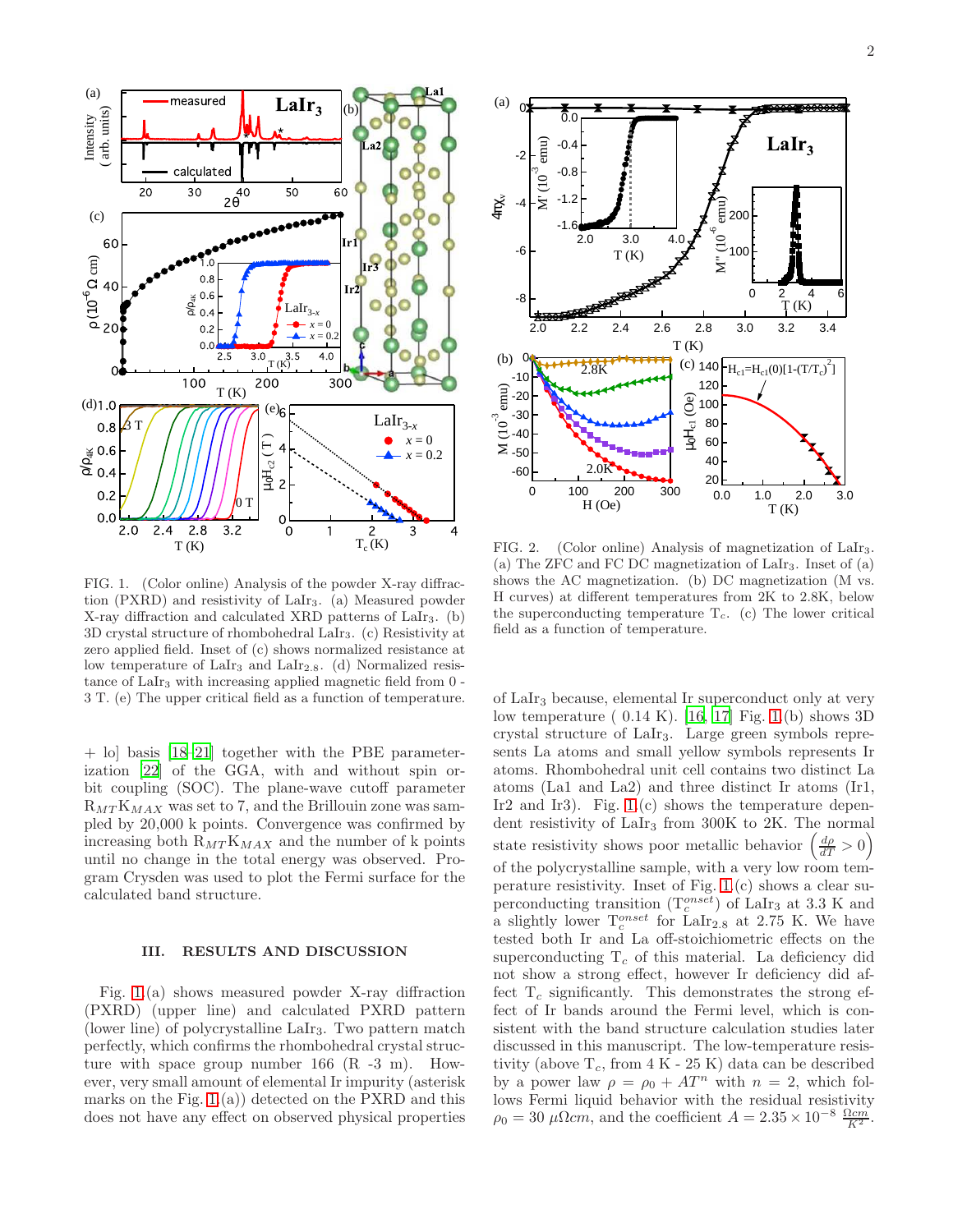The high temperature (above 25 K) data significantly deviates from Fermi Liquid behavior and show a tendency to saturate at higher temperatures. This behavior can be related to the Ioffe-Regel limit [\[24](#page-7-16)], when the charge carrier mean free path is comparable to the interatomic spacing and/or to two-band conductivity. [\[25\]](#page-7-17) Similar behavior was observed for other Ir-based superconductors, such as  $\text{Calr}_2$ . [\[8\]](#page-7-3) Extracted value of A is related to the degree of electron correlations in a system, which suggests that  $LaIr<sub>3</sub>$  is a weakly correlated electron system. [\[26](#page-7-18)]

Magnetoresistance data for LaIr<sub>3</sub> is shown in Fig. [1\(](#page-3-0)d). Increasing magnetic field shows the width of the superconducting transition increases slightly. The Werthamer-Helfand-Hohenberg (WHH) expression is used to estimate the orbital upper critical field by using the 50% normal state resistivity point as the transition temperature,  $\mu_0 H_{c2}(0) = -0.693 \ T_c \frac{dH_{c2}}{dT}|_{T=T_c}$ . [\[23](#page-7-19)] Fig. [1\(](#page-3-0)e) between  $\mu_0H_{c2}$  and  $T_c$  shows linear relationship.  $\mu_0H_{c2}(0) = 3.84$  T is calculated by using slope of the graph and the value of  $\mu_0H_{c2}(0)$  is smaller than the weak-coupling Pauli-paramagnetic limit  $\mu_0 H^{Pauli} =$ 1.82  $T_c = 6.10$  T for LaIr<sub>3</sub>. Empirical formula  $H_{c2}(T) =$  $H_{c2}(0)\left[1-\left(\frac{T}{T_c}\right)^{\frac{3}{2}}\right]^{\frac{3}{2}}$  is also used to calculate the or-

bital upper critical field and the calculated value agrees well with the value of WHH method. Both of the above formulas (WHH expression and the empirical formula) are widely used to calculate  $\mu_0H_{c2}(0)$  for a variety of intermetallic and oxide superconductors. [\[27](#page-7-20)[–34](#page-7-21)] Upper critical field  $\mu_0 H_{c2}(0)$  and  $\xi(0) = \sqrt{\Phi_0/2\pi H_{c2}(0)}$  $92.59$  Å are used to calculate the Ginzburg-Landau coherence length, where  $\Phi_0 = \frac{hc}{2e}$  is the magnetic flux quantum. [\[35,](#page-7-22) [36\]](#page-7-23) Calculated value is comparable to the recently reported Ir based Laves phase superconductor CaIr2, which further suggests the effect of Ir sub-lattice on both compounds. [\[8](#page-7-3)]

Fig. [2](#page-3-1) shows analysis of the magnetization of  $LaIr<sub>3</sub>$ . Zero-field-cooled (ZFC-shielding) and field-cooled (FC-Meissner) data in Fig.  $2(a)$  confirms the superconducting shielding fraction. The bulk superconducting transition  $T_c^{onset} = 3.1$  K is extracted from the graph. Resistivity and susceptibility measurements show similar values of  $T_c$ , which indicates the polycrystalline sample is homogeneous. Inset of Fig.  $2(a)$  further verifies the superconducting  $T_c = 3.1$  K by AC susceptibility. Upper left inset shows real part of AC-susceptibility with  $T_c^{onset} = 3.1$  K and lower right inset shows imaginary part of AC-susceptibility with similar  $T_c$ . The magnetization as a function of magnetic field over a range of temperatures below  $T_c$  is shown in Fig. [2\(](#page-3-1)b). To analyze the lower critical field,  $T_c$  for each magnetic field was selected by using 2.5% deviation from the full shield-ing effect. Fig. [2\(](#page-3-1)c) shows  $\mu_0 H_{c1}$  as a function of  $T_c$ .  $H_{c1}(T) = H_{c1}(0) \left[1 - \left(\frac{T}{T_c}\right)^2\right]$  is used to analyze the lower critical field behavior and the  $\mu_0H_{c1}$  data are well described with the above equation.  $\mu_0 H_{c1}(0)=110.24$  Oe



<span id="page-4-0"></span>FIG. 3. (Color online) Analysis of heat capacity of LaIr3. (a) Heat capacity at zero (open symbol) and 5 T (Tesla) (closed symbol) applied field. (b) The electronic heat capacity jump, which can be used to extract  $T_c$  by using the equal-area construction method. (c) The 5 T heat capacity data. The solid line shows the fit with equation  $\frac{C}{T} = \gamma + \beta T^2$ . The upper left inset shows the zero-field heat capacity as a function of temperature.

TABLE I. Superconducting Parameters of LaIr3.

<span id="page-4-1"></span>

| Parameter                     | Units                    | LaIr <sub>3</sub>    |
|-------------------------------|--------------------------|----------------------|
| $T_c$                         | K                        | 3.32                 |
| $\rho_0$                      |                          | $m\Omega$ cm 3.05×10 |
| $\frac{dH_{c2}}{dT} _{T=T_c}$ | $T K^{-1}$               | $-1.67$              |
| $\mu_0H_{c1}(0)$              | Оe                       | 110.24               |
| $\mu_0 H_{c2}(0)$             | T                        | 3.84                 |
| $\mu_0 H^{Pauli}$             | T                        | 6.11                 |
| $\mu_0H(0)$                   | T                        | 0.0175               |
| $\xi(0)$                      | Å                        | 92.59                |
| $\lambda(0)$                  | Å                        | 960                  |
| $\kappa(0)$                   | Å                        | 10.37                |
| $\gamma(0)$                   | $\frac{mJ}{mol\ K^2}$    | 11.5                 |
| $\frac{\Delta C}{\gamma T_c}$ |                          | 1.22                 |
| $\Theta_D$                    | $\mathbf K$              | 366                  |
| $\lambda_{ep}$                |                          | $0.57\,$             |
| $N(E_F)$                      | eV<br>$^{\rm c}$ . $u$ . | $\rm 0.72$           |

is extracted by using least squares fit, which is much smaller than that of the cubic Laves phase  $CaIr_2$ . [\[8](#page-7-3)]

Fig. [3](#page-4-0) shows the analysis of specific heat (C) measurements. Specific heat jump at the thermodynamic transition is shown in Fig.  $3(a)$ . Applied magnetic field of 5T is fully suppressed the heat capacity jump. The super-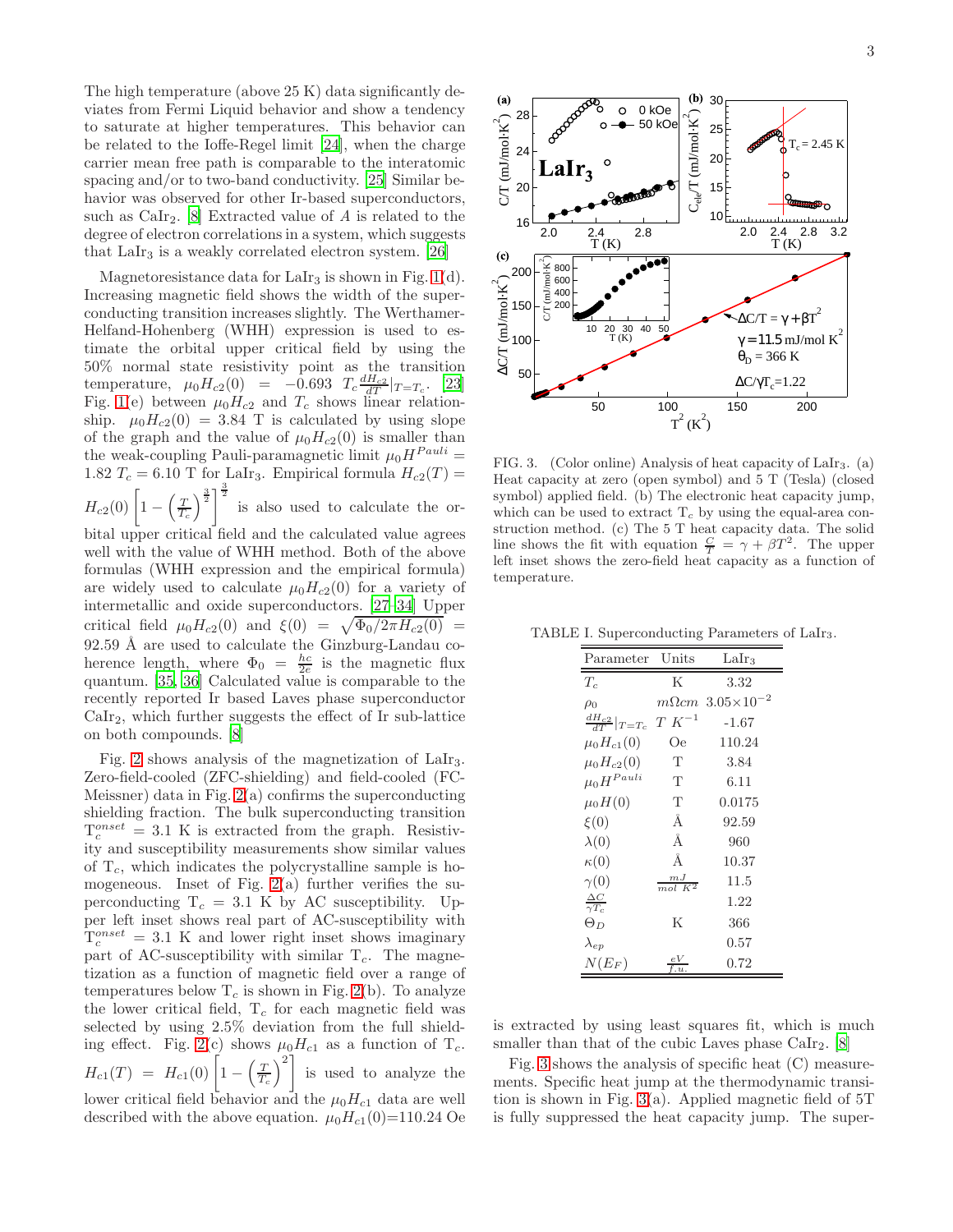4

conducting transition temperature of  $T_c = 2.45$  K is extracted by the standard equal area construction method (see Fig.  $3(b)$ ). It is not very uncommon to see lower critical temperature from specific heat measurement compare to resistivity measurement, as heat capacity is a bulk measurement, and resistivity and susceptibility can be sensitive to surface super currents that appear at higher temperature. The low temperature normal state specific heat is well fit with the Debye model. The solid line in Fig. [3\(](#page-4-0)c) shows the fitting; the electronic specific heat coefficient  $\gamma = 11.5 \frac{mJ}{mol_{\star} K^2}$ , and the phonon/lattice contribution  $\beta = 0.906 \frac{mJ}{mol K^4}$  is extracted from the fit. The value of  $\gamma$  obtained is comparable to the cubic Laves phase superconductor CaIr2, [\[8\]](#page-7-3) and some other Ir-based heavy element superconductors, which further suggests the common effect of Ir-sub-lattice on many Ir based superconducting materials. [\[3,](#page-7-24) [13](#page-7-7)] Also, low gamma value on LaIr<sub>3</sub> may be due to the absence of  $f$ -orbitals near Fermi level and further details can be found on band structure figures later on this manuscript.

Strength of the electron-phonon coupling is estimated with  $\frac{\Delta C}{\gamma T_c}$ . [\[37\]](#page-7-25) Which is calculated as 1.22 (specific heat  $\lim_{T_c} \frac{\Delta C}{T_c} = 14 \frac{mJ}{mol \cdot K^2}$ . Calculated value is lower than 1.43 for a conventional BCS superconductor and it suggests that LaIr<sub>3</sub> is a weakly electron-phonon coupled superconductor. Debye temperature  $\Theta_D$  is calculated by using  $\beta = nN_A \frac{12}{5} \pi^4 R \Theta_D^{-3}$ , where  $R = 8.314 \frac{J}{mol \cdot K}$ , n is the number of atoms per formula unit, and  $N_A$  is Avogadro's number. The calculated Debye temperature for  $LaIr<sub>3</sub>$  is 366 K, which is slightly higher than that of CaIr<sub>2</sub>. [\[8\]](#page-7-3) McMillan formula  $\lambda_{ep} = \frac{1.04 + \mu^* ln \frac{\Theta_D}{1.45T_c}}{(1 - 0.62\mu^*) ln \frac{\Theta_D}{1.45T_c} - 1.04}$ is generally used to calculate the strength of the electronphonon coupling. [\[38,](#page-7-26) [39\]](#page-7-27) Dimensionless electron-phonon coupling constant  $\lambda_{ep}$  is within the McMillan's model, which, in Eliashberg theory, is related to the phonon spectrum and the density of states. Attractive interaction represents by the parameter  $\lambda_{ep}$ , while the screened Coulomb repulsion represents by the second parameter  $\mu^*$ . The electron-phonon coupling constant  $(\lambda_{ep})$  for LaIr<sup>3</sup> is calculated as 0.57 by using the Debye temperature  $\Theta_D$ , critical temperature  $T_c$ , and making the common assumption that  $\mu^* = 0.15$ , [\[38](#page-7-26)] Weak electronphonon coupling behavior from  $\lambda_{ep} = 0.57$  agrees well with  $\frac{\Delta C}{\gamma T_c} = 1.22$ .

The measured magnetic susceptibility of  $LaIr<sub>3</sub>$  at 10 K is  $\chi = 1.44 \times 10^{-6} \frac{emu m^3}{mol f.u.}$ , which can be considered as a spin susceptibility. This allows for an estimate of the Wilson ratio  $R_W = \frac{\pi^2 k_B^2 \chi_{spin}}{3 \mu_B^2 \gamma} = 0.21$ , which is smaller than that of the free electron value of 1. Also, the coefficient of the quadratic resistivity term can be normalized with the effective mass term from the heat capacity, which results in the Kadowaki-Woods ratio  $\frac{A}{\gamma^2}$ . This ratio is found to be 0.39  $a_0$ , where  $a_0 = 10^{-5} \frac{m\Omega \ cm}{(mJ/mol \ K)^2}$ .  $R_W$  and  $\frac{A}{\gamma^2}$ both indicate that  $LaIr<sub>3</sub>$  is a weakly-correlated electron system. [\[40](#page-7-28)[–42\]](#page-7-29)



<span id="page-5-0"></span>FIG. 4. (Color online) The density of states of LaIr<sub>3</sub> and LaRh<sub>3</sub>. (a) The total DOS of LaIr<sub>3</sub>, as well as the contributions of La and Ir states respectively. Spin-orbit coupling (SOC) is included. (b) Ir d-band DOS with and with-out SOC. (c) The total DOS of LaRh<sub>3</sub>, as well as the contributions of La and Rh states respectively. Spin-orbit coupling (SOC) is included. (d) Rh d-band DOS with and with-out SOC.

All the measured and calculated superconducting parameters of LaIr<sub>3</sub> are summarized and presented in Table. [I.](#page-4-1)

Fig. [4](#page-5-0) shows the analysis of the density of states (DOS) of isostructural LaIr<sup>3</sup> and LaRh3. It can be clearly observed that the Ir states (Fig.  $4(a)$ ) and Rh states (Fig. [4\(](#page-5-0)c)) dominate near the Fermi level, respectively. The contribution of La states is almost negligible at the Fermi level in both systems. Detailed analysis of the DOS calculated with and without SOC shows that it is affecting the LaIr<sub>3</sub> system significantly, but not LaRh<sub>3</sub>. To further investigate the effect of SOC, the partial DOS of both systems is plotted in Fig. [4\(](#page-5-0)b) and (d). It can be clearly observed that the Ir- $d$  states and Rh- $d$  states are dominant near the Fermi level. However, the Ir compound clearly shows a stronger SOC effect, while there is no such effect in the Rh system. This is similar to other Ir based superconducting systems such as  $\text{Calr}_2$ . [\[8\]](#page-7-3) The partial DOS analysis shows that the total DOS is dominated by the contributions from the Ir sublattice, and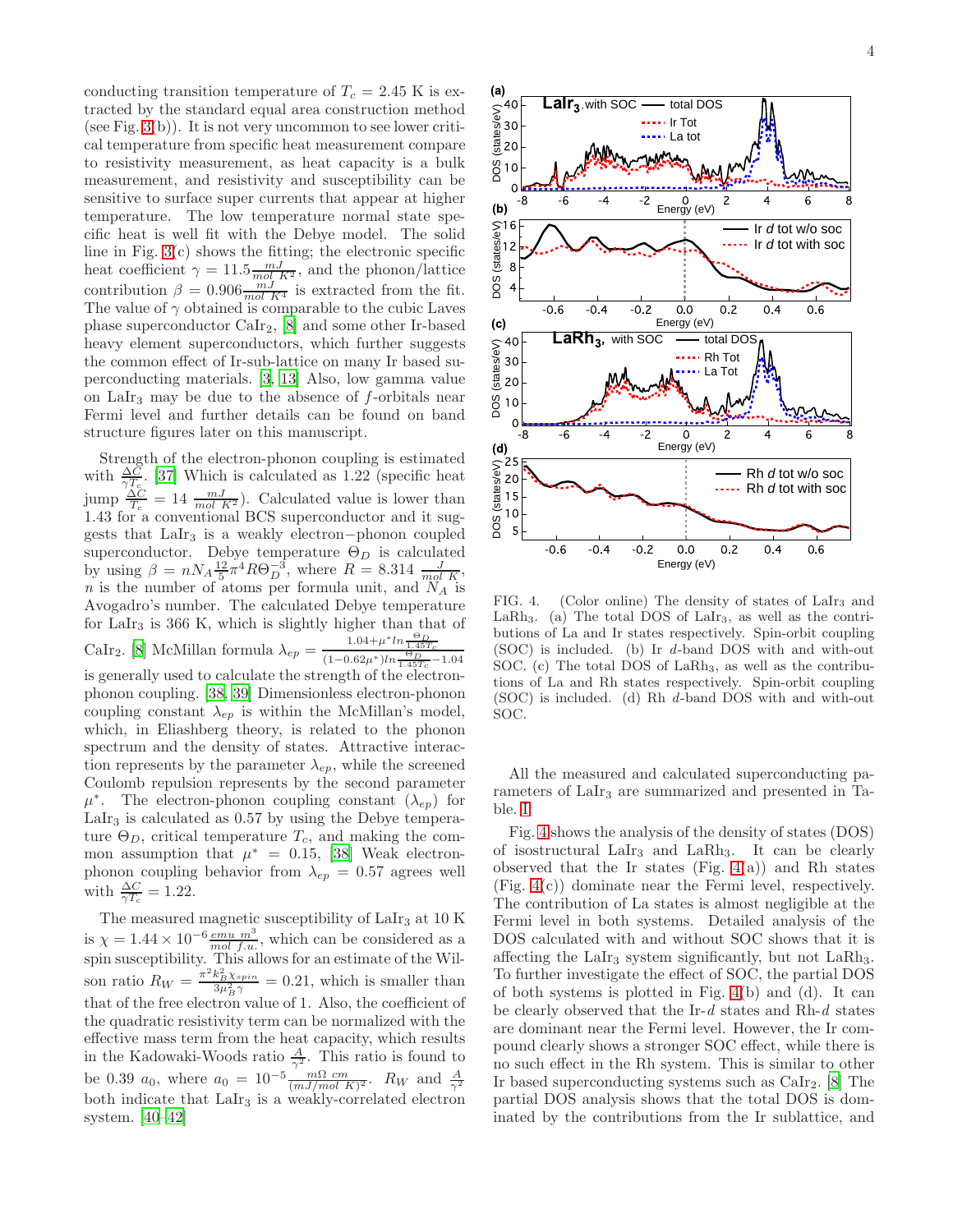

<span id="page-6-1"></span>FIG. 5. (Color online) Electronic band structure of LaIr3. (a) Band-structure with-out SOC and (b) band-structure with SOC. Complex Fermi surface shows on (c) and (d) for merged bands.

that the contribution from the La atoms near the Fermi level is almost negligible. Given the radical change in the Fermi surface (see Fig. [5\)](#page-6-1) due to the spin orbit coupling compared to the hypothetical case where no spin orbit coupling is present, one can speculate that SOC has an effect on the superconducting properties of LaIr3. This is further strengthened by the fact that  $T_c$  is lower in the isostructural Rh analog, where SOC is negligible. [\[14](#page-7-8)]  $LaIr<sub>3</sub>$  is thus a rare-example of a lanthanide superconductor that is superconducting due the effect of 5d electrons.

Fig. [5](#page-6-1) shows the calculated band structure of LaIr3. The SOC effect can be clearly observed near the Fermi level of Fig. [5\(](#page-6-1)b) and significant differences can be observed between the Fig.  $5(a)$  without SOC and Fig.  $5(b)$ with SOC. Cubic laves phase superconductor  $\text{CaIr}_2$  [\[8](#page-7-3)] also shows the similar behavior. 3D metallic nature is observed from the band structure of LaIr3; several bands with large dispersion cross the Fermi level. In 5d-orbitals are the only bands visible near Fermi level. This suggests that the superconducting electrons are strongly effected

by the Ir sub-lattice of LaIr3. Calculated complex Fermi surface (See Fig.  $5(c)$  and (d)) is a result of many bands crossing the Fermi energy.

LaIr<sub>3</sub> is an rare-earth based superconductor with the presence of f-orbitals. However, this study suggests that superconductivity of this system is derived by 5d-orbitals of Ir-sublattice and there is no any effect from La forbitals. And also, this study further suggests that strong effect of SOC on Ir-5d bands, which is very commonly found on many other Ir based superconductors. [\[2](#page-7-0)[–6,](#page-7-2) [8](#page-7-3)] To investigate further the role of rare-earth elements and SOC effect from Ir 5d bands, other rhombohedral structure type  $RIr<sub>3</sub>$  materials with  $R$ -lanthanides (with  $4f$  [\[10\]](#page-7-5) will be an excellent playground. Specially materials with partially filled 4f orbitals, such as Pr, Ce, etc., will show magnetism effect and possible superconductivity. Also, it may be very interesting and important to see the real band structure of these  $RIr<sub>3</sub>$  materials by using angle resolved photoelectron spectroscopy (ARPES). And specially  $Cer_{3}$  [\[10\]](#page-7-5) is reported to be a superconductor but there is no detail studies reported so far. We think that  $Cer_{3}$  and doped series of  $LaIr_{3}$  to  $Cer_{3}$  will be an excellent study to further investigate, which will possibly show unusual physical properties due to the effect of magnetic rare earth element of  $Ce$  with  $f$  orbitals and possible strong correlations effects of Ce 4f and Ir 5d bands.

#### IV. CONCLUSION

Here, we have reported the synthesis and characterization of LaIr3, which displays superconductivity below  $T_c = 3.3K$ . LaIr<sub>3</sub> is a superconductor where the bands near the Fermi surface are dominated by Ir 5d states that are strongly affected by SOC. Thus, it is one of the few examples of a lanthanide-based superconductor where 5d electrons play the dominate role in the superconductivity. The superconducting parameters obtained from physical properties measurements of LaIr<sup>3</sup> suggest that it is a weakly-coupled BCS-type superconductor. These results motivate future work focused on exploring intermetallic Ir-based superconductors that form in noncentrosymmetric structure types. Strong SOC in these systems would then be antisymmetric, which often leads to exotic and unconventional superconductivity.

#### V. ACKNOWLEDGMENTS

DPY acknowledges support from the NSF through Grant No. DMR-1306392.

<span id="page-6-0"></span>[1] S. M. Disseler, Chetan Dhital, A. Amato, S. R. Giblin, Clarina de la Cruz, Stephen D. Wilson, and M. J. Graf1, Phy. Rev. B 86, 014428 (2012).